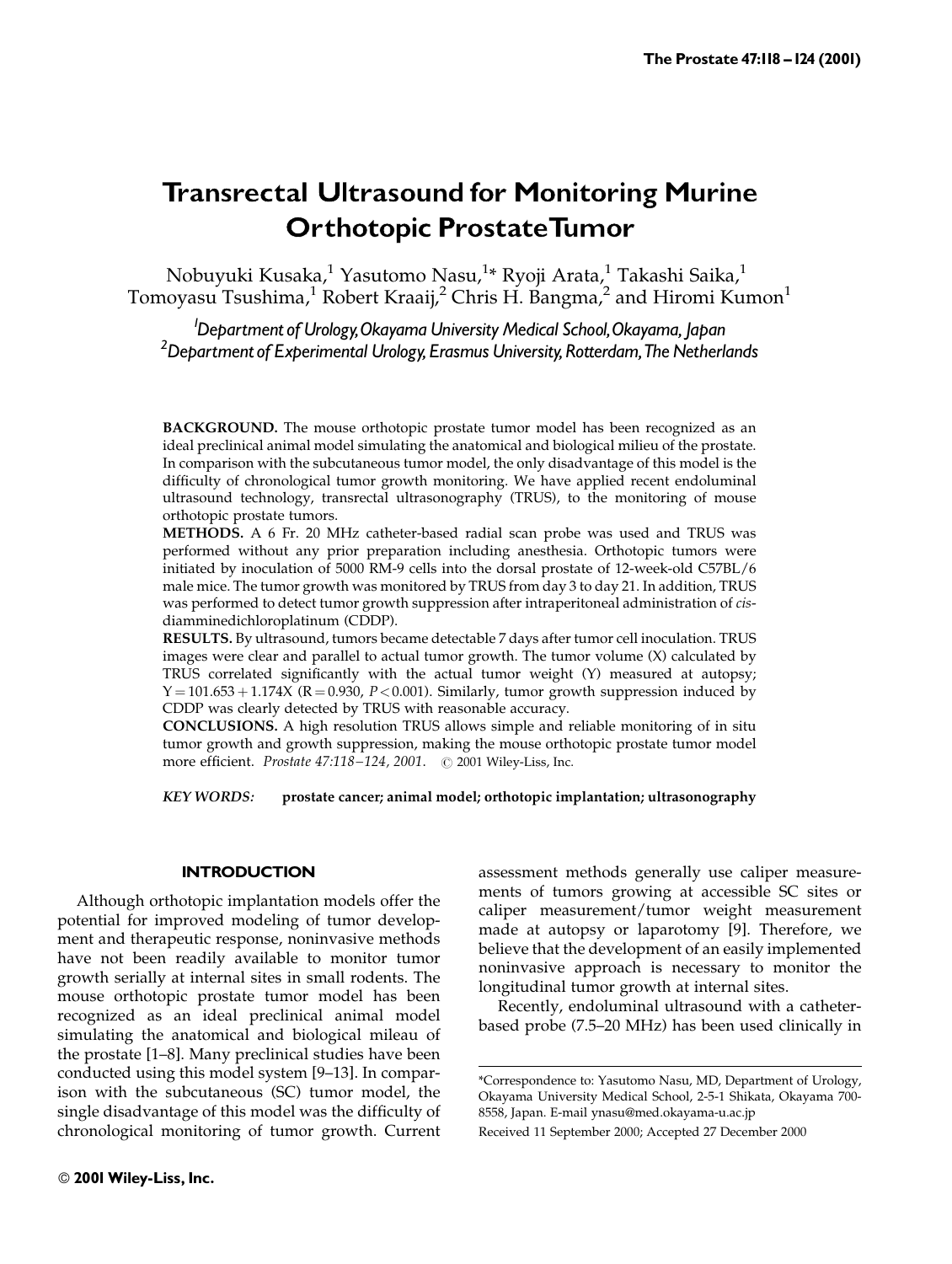

Fig. I. An endoluminal ultrasound probe for TRUS. A: Whole appearance of a 20-MHz-based radial scan probe integrated into a 6 Fr. catheter. **B**: Tip of the transducer. **C**: Tip of the probe covered with an outer catheter filled with water.

detecting various pathological conditions of blood vessels, the esophagus, stomach, and ureters [14-17]. We applied this fine ultrasound probe to transrectal ultrasound (TRUS) for orthotopic mouse tumors and assessed the efficacy in monitoring not only tumor growth but also tumor growth suppression in the murine prostate.

#### **MATERIALS AND METHODS**

#### Animals

C57BL/6 male mice (10-12 weeks) were purchased from the Charles River Laboratories Inc. (Wilmington, MA). Experimental animals were housed and handled in accordance with Okayama University Animal Research Committee Guidelines.

#### Mouse Prostate Cancer Cell Line

The RM-9 mouse prostate cancer cell line was kindly provided by Dr. T. C. Thompson (Baylor College of Medicine, Houston). The cell line, RM-9, was derived from a primary prostate tumor induced in the Zipras/myc-9 infected mouse prostate reconstitution (MPR) model system using C57BL/6 mice [18]. Cells were maintained in the Dulbecco Modified Eagle Medium (DMEM; Nissui Pharmaceutical Co., Ltd. Tokyo, Japan) with 10% fetal bovine serum (FBS; Gibco BRL, Grand Island, NY), without the use of antibiotics.

#### Orthotopic Tumor Implantation

At orthotopic tumor inoculation, syngeneic C57BL/ 6 male mice were anesthetized with sodium pentobarbital (0.1 mg/g body weight, intraperitoneally), and placed in the supine position. A low abdominal transverse incision was made and the bilateral dorsal lobes of the prostate were exposed.

Following the trypsinization,  $5 \times 10^3$  RM-9 cells in 10µl Hank buffered saline solution (HBSS) were injected using a 30-gage needle and a 25-µl glass syringe (Hamilton Co., Reno, NV) directly into the right dorsal lobe of the prostate under a dissecting microscope. A clearly recognizable bleb within the injected prostatic lobe was considered as the sign of a technically satisfactory injection. The abdominal wound was closed with stainless steel clips (Autoclip; Becton Dickinson and Co., Sparks, MD).



Fig. 2. Procedure for TRUS. A lubricated ultrasound probe is inserted into the rectum, while the mouse is held securely without anesthesia.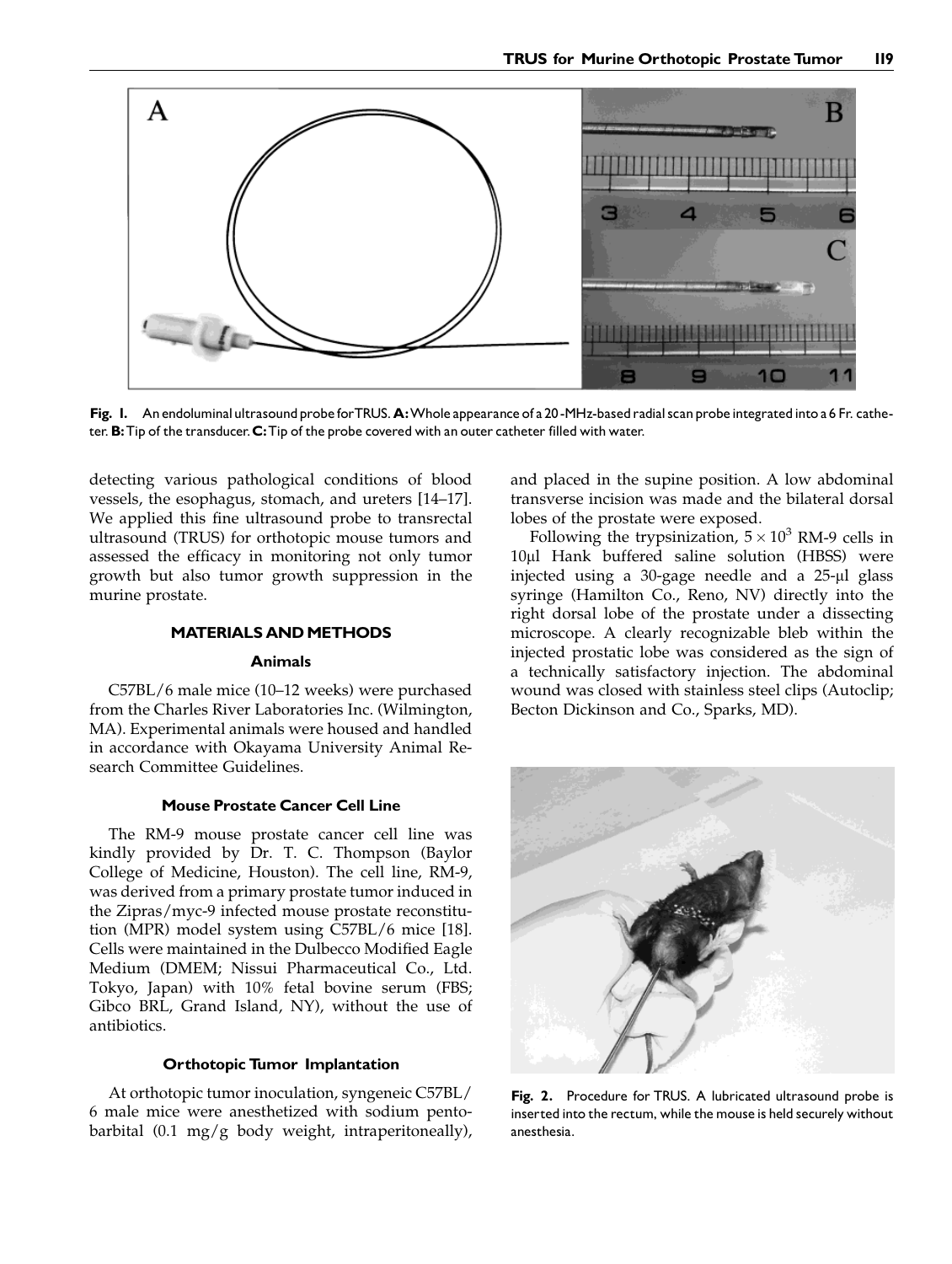#### Transrectal Ultrasound Imaging

A 20-MHz-based radial scan probe integrated into a 6 Fr. catheter (ALOKA CO., LTD. Tokyo, Japan) and an ultrasound unit (SSD-550, ALOKA CO., LTD.) were used for this study (Fig. 1). The 20-MHz transducer provides high-resolution images with an axial resolution of 0.2 mm and revolves at 15 frames per second producing a  $360^\circ$  cross-sectional real time image.

The tip of the catheter was lubricated with ultrasound gel and inserted into the rectum while the mouse was secured without anesthesia (Fig. 2).

#### Measurement of the OrthotopicTumor Growth

TRUS was conducted on days 3, 7, 10, 14, 17, and 21 after tumor cell inoculation. At the area of greatest transverse diameter in the axial plane, the anteroposterior and transverse dimensions of the tumor were measured and recorded. All observed images were printed out immediately. Each tumor volume was calculated according to the method of Janik et al. [19]: volume =  $(m_1)^2 \times m_2 \times 0.5236$ ; m<sub>1</sub> represents the



shorter axis and  $m_2$  the longer axis. On days 7, 14, and 21, the mice were sacrificed following the ultrasonic measurement, the tumors were removed carefully, and the actual tumor weight (tumor wet weight) was measured.

A total of 80 mice was used to make up the number in each experimental group to be 25, based on our previous experience with 96% of average tumor take rate and 1-2% of anesthesia death. A mouse was excluded from the study if the tumor formation was not detected both at TRUS and macroscopic inspection at autopsy.

#### Detection of Tumor Growth Suppression

cis-diamminedichloroplatinum (CDDP) was used for the experiment to detect tumor growth suppression by TRUS. CDDP (Sigma Chemical Co., St. Louis, MO) was dissolved in 0.9% NaCl, and injected intraperitoneally at a dose of 125 mg/mouse on day 7 after tumor cell inoculation. Control mice were injected intraperitoneally with PBS. TRUS and subsequent measurement of actual tumor weight at



Fig. 3. Macroscopic, histologic, and ultrasonic representations of the orthotopic prostate tumor studied in the same mouse 7 days after inoculation. A: Macroscopic view of the prostate and adjacent organs, showing cut surface of the tumor sliced to reveal the same plane as is obtained in the TRUS. B: Histologic section illustrating prostate tumor in the right dorsal lobe and its anatomical relation to the urethra and normal dorsal lobes. C: TRUS illustrating a wellcircumscribed hypoechoic mass and echoic complex of displaced normal tissue including urethra and dorsal lobes. R, rectum; SV, seminal vesicle; T, tumor; U, urethra; and DLP, dorsal lobe of the prostate.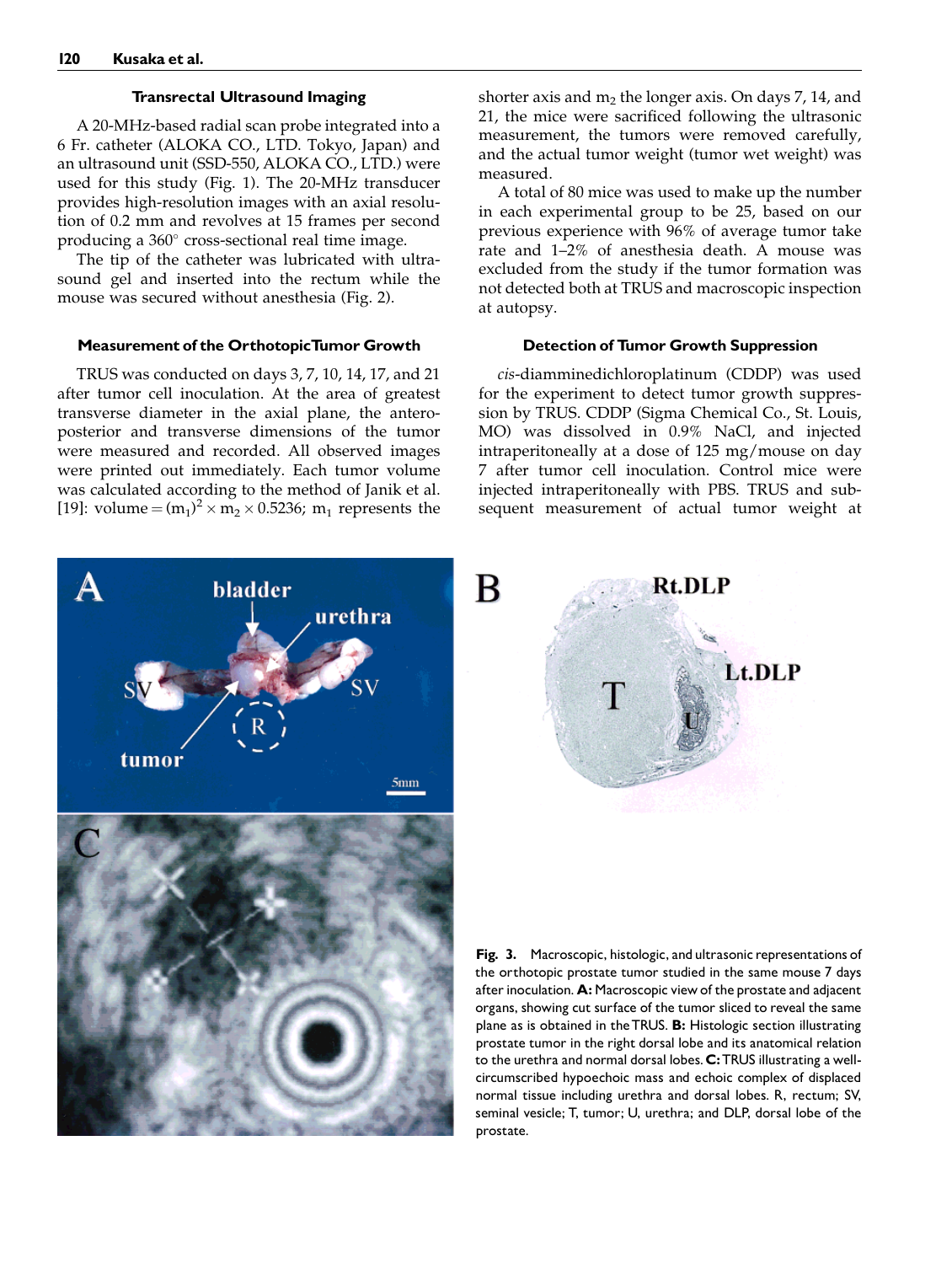autopsy were performed on days 14 and 21 using five mice for each group at each time point.

#### RESULTS

#### Orthotopic Tumor Imaging

When the probe was inserted about  $1-2$  cm into the rectum, the normal prostate gland (dorsal robe), urethra and peri-urethral tissue were observed. The bilateral testis, seminal vesicle, and bladder were also clearly recognized (data not shown). The bladder and urethra were good markers for detecting the prostate gland.

After tumor cell inoculation, the growth of orthotopic tumors was clearly depicted in the TRUS images from day 7 to day 21 (Figs. 3, 4). At day 3, no clear tumors were detected by TRUS. Our previous study indicates that a whitish protrusion  $(1-2)$  mm in diameter), which is compatible with microscopic tumor formation, is identified macroscopically at necropsy 3 days after orthotopic cell injection.

After 7 days, prostate tumors developing in the right dorsal lobe were detected unambiguously as

 $5mm$ 

small, hypoechoic masses adjacent to the urethra by TRUS (Fig. 3). The TRUS images of orthotopic tumors at this early stage coincided well with macroscopic and histologic findings as demonstrated in Figure 3. Since the tumors had grown to over  $8-10$  mm in diameter 14 days after inoculation, the subsequent ultrasonic measurements of hypoechoic, relatively homogeneous lesions on days 14, 17, and 21 after inoculation were easily conducted within a minute. As illustrated in Figure 4, the TRUS images of the tumors on days 14 and 21 coincided well with macroscopic views of cut surfaces of the tumors sliced in the same plane as in the TRUS. The mean time required to perform ultrasound measurement was less than 2 minutes ranged from 50 seconds (days 14, 21) to 1 minute and 40 seconds (day 7).

#### Tumor Volume Measurement

The relationship between tumor volume calculated by TRUS and the actual tumor weight (tumor wet weight) on days 7, 14, and 21 was analyzed. Among 80 mice injected, 3 mice died related to the anesthesia

## A:Macro.

# **B:TRUS**

# $Day14$

Day21



Fig. 4. Macroscopic and ultrasonic representations of the orthotopic prostate tumor in the same mouse studied on days I4 and 2I, respectively.The extirpated tumors are sliced to reveal the same cut surface as observed byTRUS.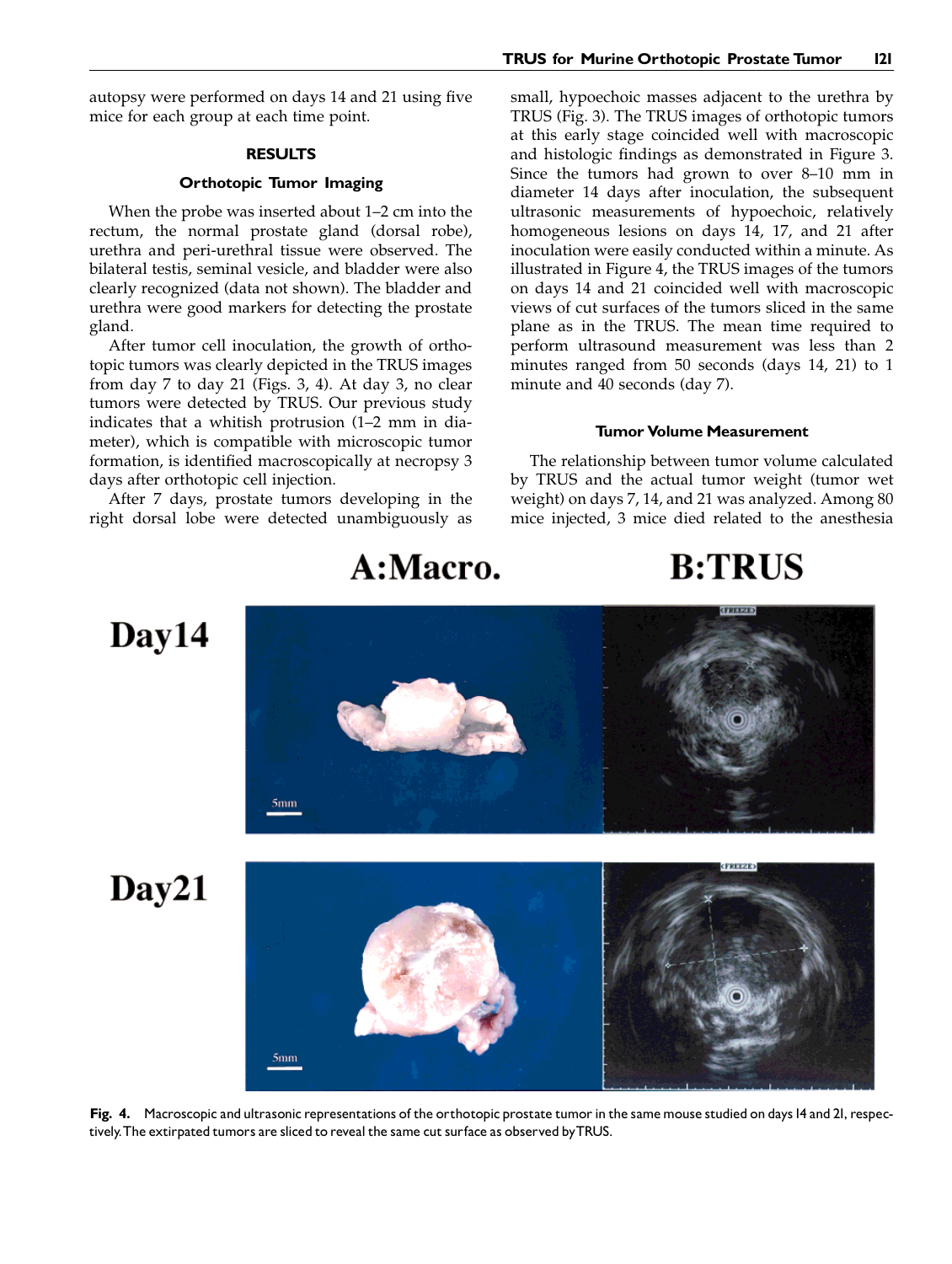|                | TRUS measurement   |                   |                                   | Actual measurement  |
|----------------|--------------------|-------------------|-----------------------------------|---------------------|
| Day            | Short axis<br>(mm) | Long axis<br>(mm) | Calculated volume<br>$\rm (mm^3)$ | Weight<br>(mg)      |
| 7<br>$(n=21)$  | $3.89 \pm 0.23$    | $5.40 \pm 0.35$   | $47.90 \pm 7.71$                  | $76.94 \pm 9.37$    |
| 14<br>$(n=25)$ | $8.81 \pm 0.17$    | $11.61 \pm 0.33$  | $477.60 \pm 22.96$                | $697.91 \pm 47.58$  |
| 21<br>$(n=25)$ | $11.48 \pm 0.21$   | $13.98 \pm 0.36$  | $979.70 \pm 51.65$                | $1235.21 \pm 76.78$ |

TABLE I. TRUS Measurement and Actual Measurement of Orthotopic ProstateTumors on days 7, 14, and 21 (mean  $\pm$  SE)

(death rate 3.75%). On day 7, 25 mice received TRUS, 24 mice of these had detectable tumors, but sufficient and adequate tumor specimens could not be obtained in 3 mice due to technical error. Finally, 21 mice were included in the study on day 7. On days 14 and 21, 26 mice received TRUS, respectively, and one mouse in each group did not form any tumor. Overall tumor take rate was 96.1% (74/77). Table I shows mean tumor size and volume calculated by TRUS and the actual tumor weight at autopsy at each time point. As demonstrated in Figure 5, the tumor volume calculated by TRUS  $(X)$  correlated significantly with the actual tumor weight (Y) measured at autopsy;  $Y = 101.653 + 1.174X$  (R = 0.930, P < 0.001). Throughout the TRUS imaging without anesthesia, no adverse events like rectal perforation were experienced. And no evidence of hematoma formation, perforation or other injury to the rectum and colon was observed at the time of necropsy.

#### Detection of Tumor Growth Suppression

The tumor growth suppression induced by CDDP was also detected clearly by TRUS in the mouse orthotopic model. The decreased tumor volume observed by TRUS in the treatment group correlated well with the actual tumor measurement at autopsy on days 14 and 21 (Fig. 6).

#### **DISCUSSION**

The orthotopic mouse model of the prostate tumor is recognized as an indispensable animal model system for pre-clinical studies in the development of new therapies including gene therapy [10-12]. The applicability of this model will be further expanded when a reliable system is developed to monitor in situ tumor growth and growth suppression. Since such a



Fig. 5. Correlation between calculated tumor volume and actual tumor weight ( $n = 71$ ) X axis, calculated volume; and Yaxis, actual weight.

monitoring system significantly decreases the number of experimental animals used by omitting the sacrifice of mice at each time point for evaluation, a more sophisticated and informative study may be carried out in a single experiment.

Recently, imaging technology including ultrasound and magnetic resonance imaging (MRI) has improved dramatically. Some investigators successfully used MRI to detect intravesical growth of murine bladder tumors, demonstrating accurate volumetric measurement and longitudinal monitoring [20,21]. Although MRI is undoubtedly noninvasive and can be applied repeatedly, it is expensive and relatively time-consuming. Similarly, several investigators reported noninvasive monitoring of tumor growth in animal models using ultrasound [22-25]. The occurrence and tumor growth in the rat liver were clearly observed by transabdominal ultrasound [22]. Alexander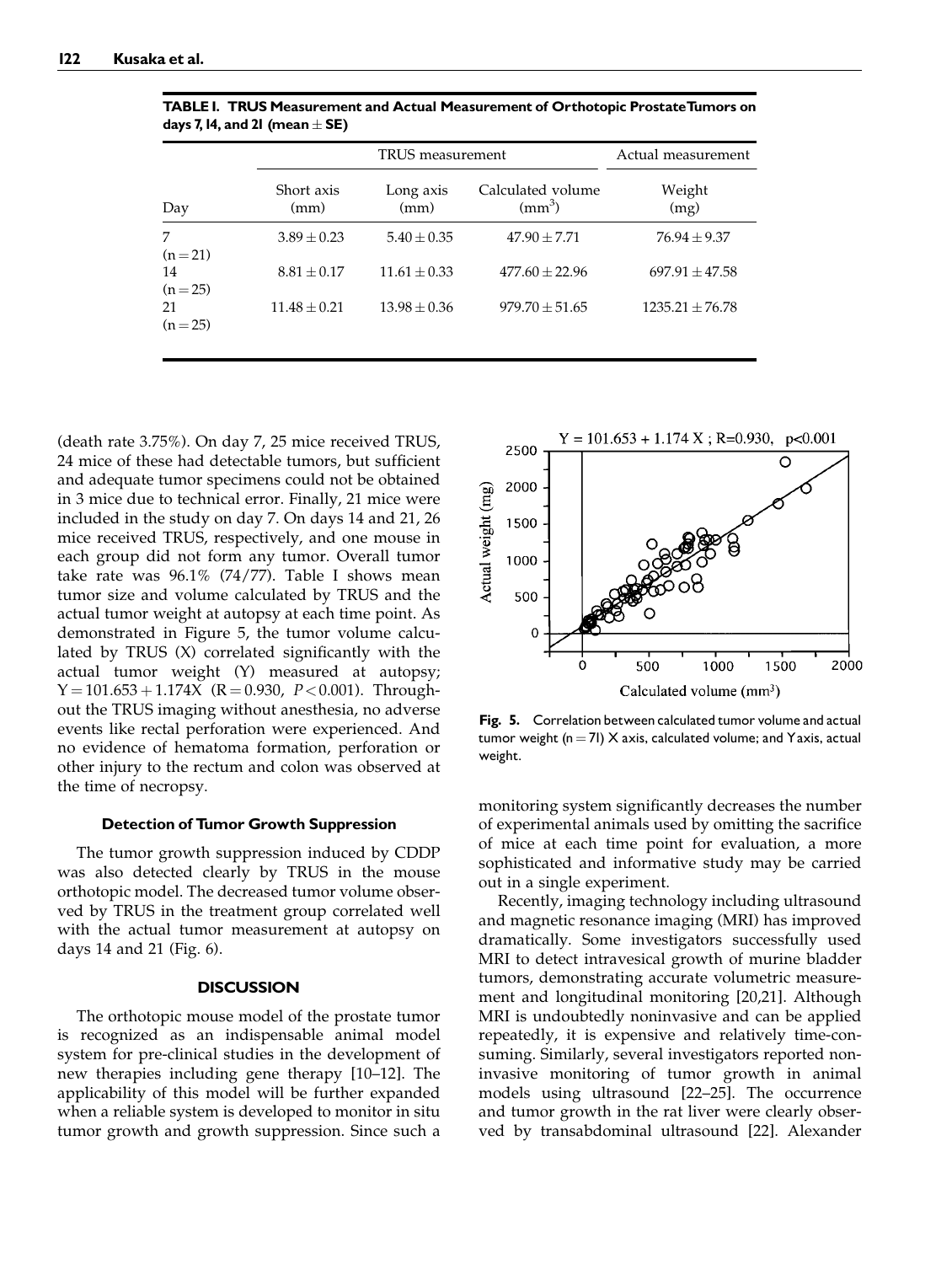

Fig. 6. CDDP-induced tumor growth suppression detected by TRUS (A) and actual tumor measurement (B). Results are expressed as mean- $\pm$  SE (n = 5). CDDP treatment group vs. control group, P < 0.05, unpaired t test.

et al. [25] reported the usefulness of TRUS for monitoring of murine orthotopic bladder tumors. To our knowledge, however, concerning the orthotopic mouse model of prostate cancer, there has been no report on chronological ultrasonic monitoring of tumor growth.

In clinical practice, the TRUS system is generally used as a noninvasive, repeatable, and cost-effective examination to observe prostatic lesions. Over the last few years new small-caliber, high-frequency ultrasound equipment has been developed, refining the application and resolution of endoluminal ultrasound  $[14–17,26,27]$ . In the present TRUS study, we have used an endoluminal ultrasound transducer (size 6 F, 20 MHz), mainly for detection of minute ureteral lesions in humans. The use of TRUS requires minimal skill, and it is easy to observe mouse orthotopic prostate tumors accurately in a short period of time without anesthesia. In terms of technical simplicity, noninvasiveness, and cost-effectiveness, TRUS is far superior to MRI in the monitoring of murine orthotopic tumors.

Furthermore, the present study demonstrated that the tumor volume calculated by TRUS correlated significantly with the actual tumor weight measured at autopsy. TRUS also confirmed that not only tumor growth but also tumor growth suppression induced by anti-cancer drugs could be sufficiently monitored over a period of time. Based on the present results, we are planning to conduct several pre-clinical studies by using the mouse orthotopic prostate tumor model combined with TRUS monitoring. In these future studies, we will investigate the applicability of new technology including color Doppler to the evaluation

of qualitative changes of the tumor during tumor growth and/or treatment response.

#### REFERENCES

- 1. An Z, Wang X, Geller J, Moossa AR, Hoffman RM. Surgical orthotopic implantation allows high lung and lymph node metastatic expression of human prostate carcinoma cell line PC-3 in nude mice. Prostate 1998;34:169-174.
- 2. Baley PA, Yoshida K, Qian W, Sehgal I, Thompson TC. Progression to androgen insensitivity in a novel in vitro mouse model for prostate cancer. J Steroid Biochem Mol Biol 1995;52:403±413.
- 3. Waters DJ, Janovitz EB, Chan TC. Spontaneous metastasis of PC-3 cells in athymic mice after implantation in orthotopic or ectopic microenvironments. Prostate 1995;26:227-234.
- 4. Rembrink K, Romijn JC, van der Kwast TH, Rübben H, Schröder FH. Orthotopic implantation of human prostate cancer cell lines: A clinically relevant animal model for metastatic prostate cancer. Prostate 1997;31:168-174.
- 5. Pettaway CA, Pathak S, Greene G, Ramirez E, Wilson MR, Killion JJ, Fidler IJ. Selection of highly metastatic variants of different human prostatic carcinomas using orthotopic implantation in nude mice. Clin Cancer Res 1996;2:1627-1636.
- 6. Vieweg J, Heston WD, Gilboa E, Fair WR. An experimental model simulating local recurrence and pelvic lymph node metastasis following orthotopic induction of prostate cancer. Prostate 1994;24:291-298.
- 7. Stephenson RA, Dinney CP, Gohji K, Ordonez NG, Killion JJ, Fidler IJ. Metastatic model for human prostate cancer using orthotopic implantation in nude mice. J Natl Cancer Inst 1992;84:951-957.
- 8. Waters DJ, Sakr WA, Hayden DW, Lang CM, McKinney L, Murphy GP, Radinsky R, Ramoner R, Richardson RC, Tindall DJ. Workgroup 4: Spontaneous prostate carcinoma in dogs and nonhuman primates. Prostate 1998;36:64-67.
- 9. Hall SJ, Thompson TC. Spontaneous but not experimental metastatic activities differentiate primary tumor-derived vs.